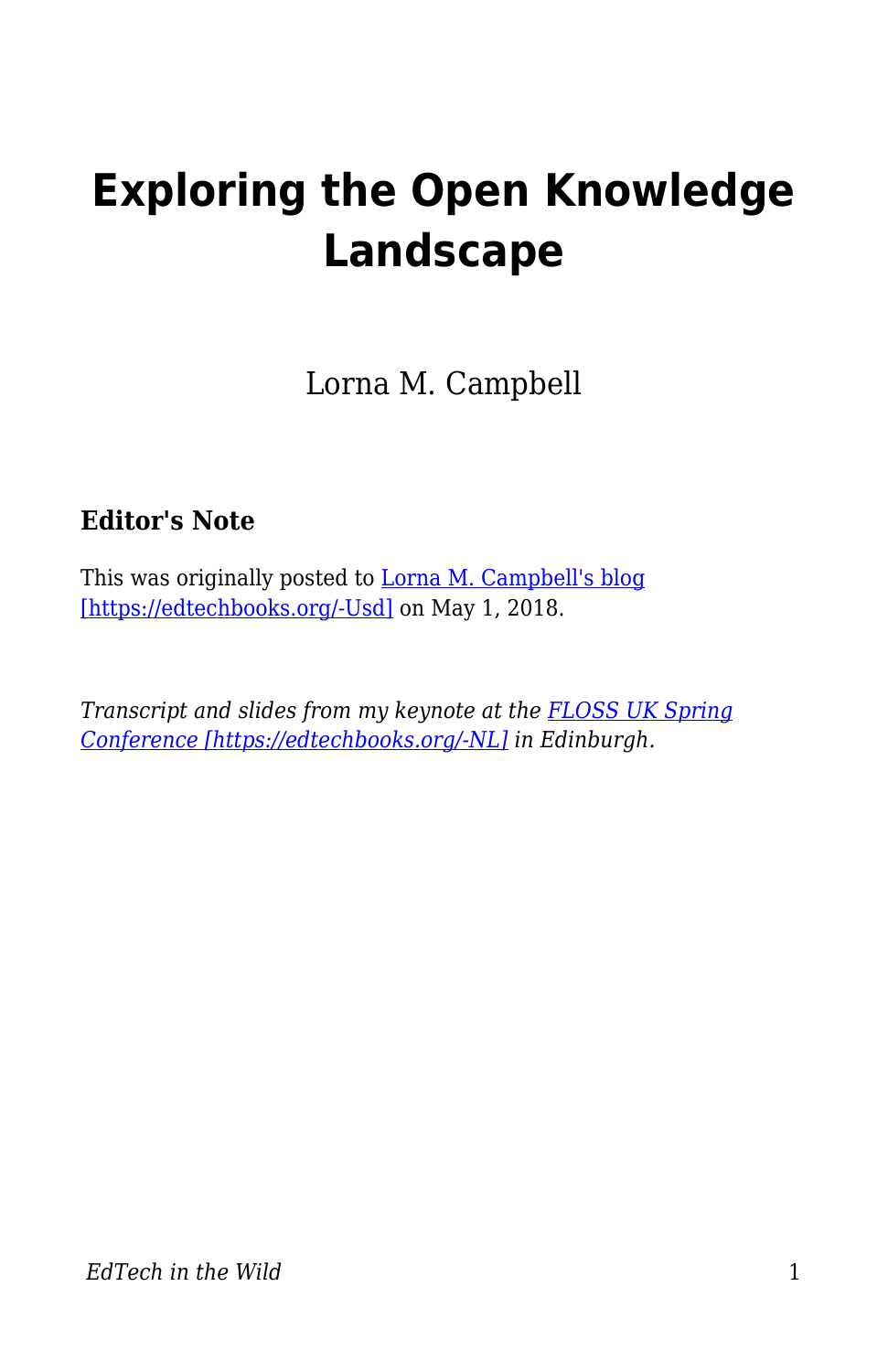

**[Exploring the Open Knowledge Landscape \[https://edtechbooks.org/-iLM\]](https://edtechbooks.org/wild///www.slideshare.net/LornaMCampbell/exploring-the-open-knowledge-landscape)** from **[Lorna Campbell](https://www.slideshare.net/LornaMCampbell) [\[https://edtechbooks.org/-fGmc\]](https://www.slideshare.net/LornaMCampbell)**

I'm not a programmer. I'm not a developer. And I don't contribute directly to the creation of free and open source software. I originally started out as an Archaeologist but I now work in the domain of Open Knowledge and more specifically open education. I currently work for the Open Education Resources Service within the Information Services Group at the University of Edinburgh, I'm a Board member of both the Association for Learning Technology and Wikimedia UK, and a member of Open Knowledge International's Open Education Working Group. All these organisations are part of the Open Knowledge landscape and what I want to do today is provide a broad overview of some of the different domains, communities and cultures that make up this landscape including open education, open data, open textbooks and Open Access Scholarly works. And I also want to explore the boundaries that crisscross this landscape and demarcate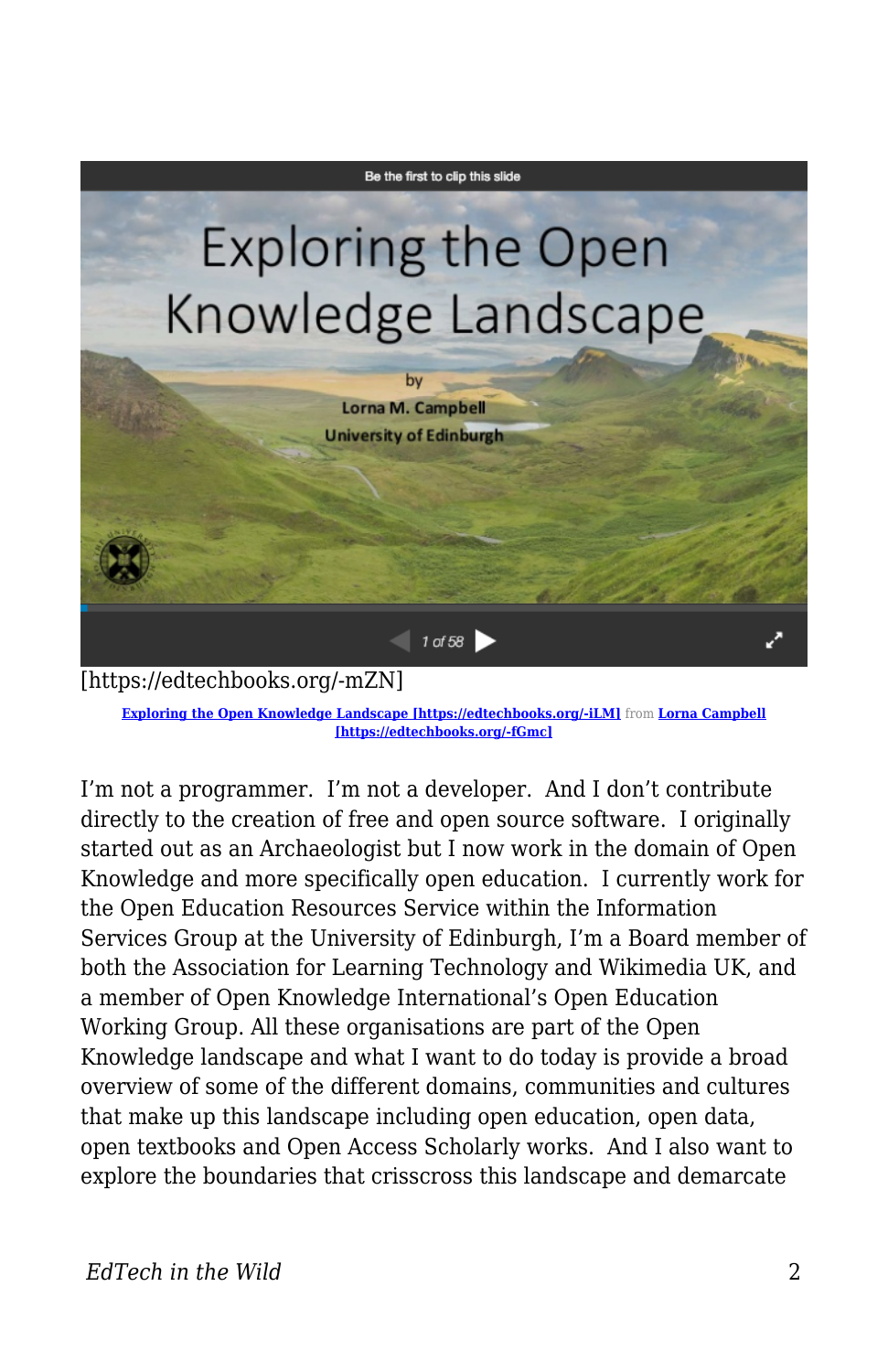these open spaces, and ask who is included, who is excluded, and what we can do to make our communities more diverse and inclusive.

In the words of the late, great Maryam Mirzakhani, former professor of mathematics at Stanford University and the first female winner of the Fields Medal, who sadly passed away last year.

"I like crossing the imaginary boundaries people set up between different fields—it's very refreshing. There are lots of tools, and you don't know which one would work. It's about being optimistic and trying to connect things."

So that's what I want to do today, to look at how we can cross the imaginary boundaries of the Open Knowledge landscape and connect our different open communities.

Of course the open landscape will look very different to each and every one of us and the view we see will depend very much on our personal perspective and the privilege of our vantage point. These are some of the domains and communities that populate the Open Knowledge landscape as I see it.

- Open licenses
- Open educational resources
- Open education policy and practice
- Open textbooks
- Open badges
- Open online courses
- MOOCs (a very contested open space.)
- Open data
- Open science
- Open Access scholarly works

*EdTech in the Wild* 3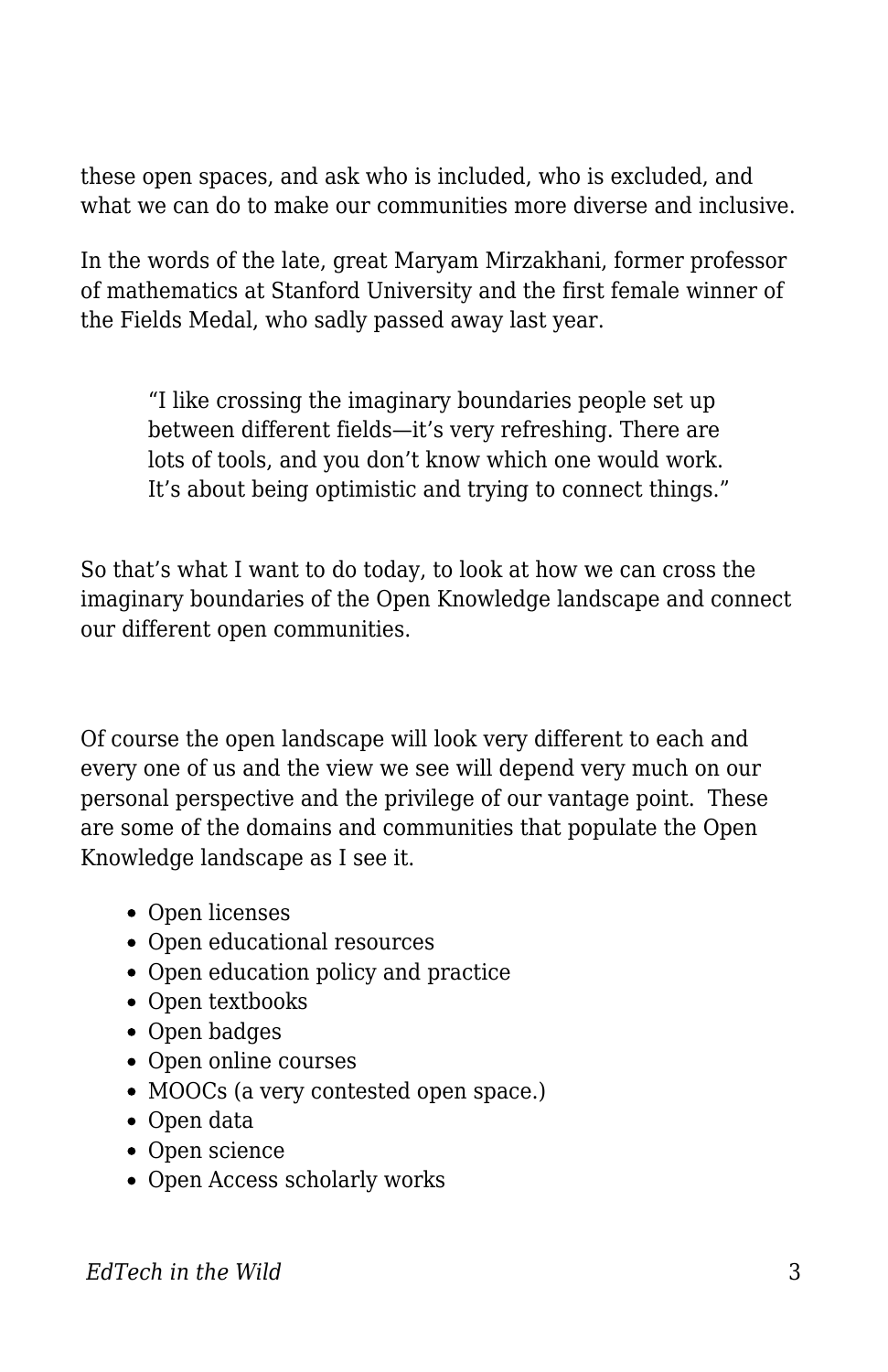- Open source software
- Open standards
- Open government
- Open GLAM

I'm not going to attempt to cover all these areas, as we'd be here until next week, but I do want to explore some of the areas that I'm most familiar with and look at how we can all benefit from crossing the boundaries and building connections between these domains.

# **Open Education and OER**

So let's start off with open education and OER.

The principles of open education were first outlined in the 2007 Cape Town Declaration, which laid the foundations of the "emerging open education movement" and advocated for the development of open education policy to ensure that taxpayer-funded educational resources are available under open license. The Cape Town Declaration is still an influential document and it was updated last year on its 10th anniversary as Capetown +10 and I can highly recommend having a look at this if you want a broad overview of the principles of open education.

There is no one hard and fast definition of open education but one I like is from the not for profit organization OER Commons…

"The worldwide OER movement is rooted in the human right to access high-quality education. The Open Education Movement is not just about cost savings and easy access to openly licensed content; it's about participation and co-creation."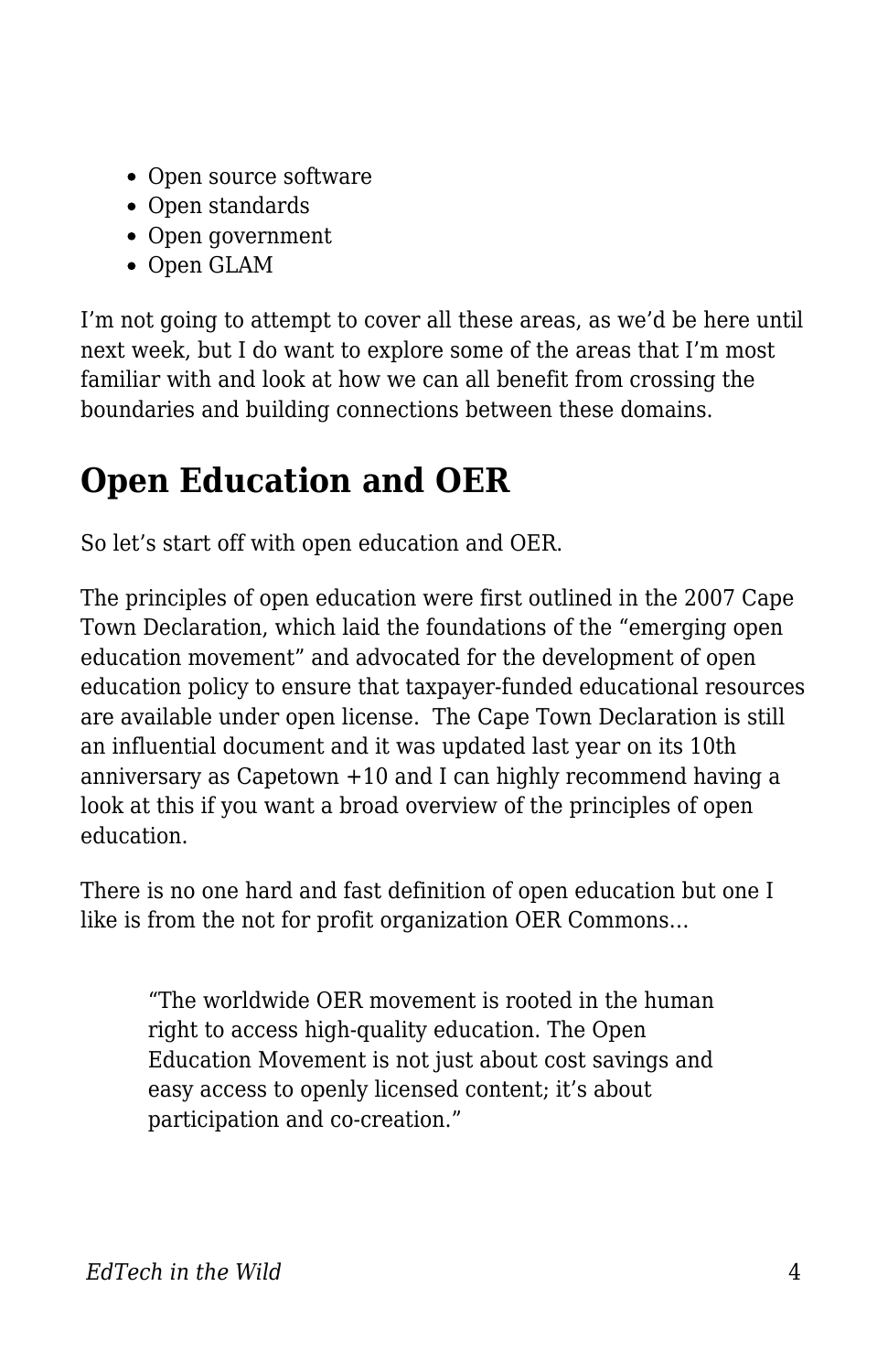Though Open Education can encompass many different things, open educational resources or OER are central to any understanding of this domain.

UNESCO define open educational resources as:

"teaching, learning and research materials in any medium, digital or otherwise, that reside in the public domain or have been released under an open license that permits no-cost access, use, adaptation and redistribution by others with no or limited restrictions."

It's useful to note that this definition accommodates a wide range of different resource types and it's notable that the term OER is interpreted very differently in different communities. In the US currently, OER tends to equate to open textbooks, and I'll go on and say why shortly, while in the UK we tend to have a much broader understanding of OER that encompasses a wide range of teaching, learning and cultural heritage resources.

The reason I chose this particular definition is that UNESCO is one of a number of organisations that actively supports the global adoption of OER. In 2012, five years after the Cape Town Declaration, UNESCO released the Paris OER Declaration which encourages governments and authorities to open license educational materials produced with public funds in order to realize substantial benefits for their citizens and maximize the impact of investment. And last year UNESCO brought together 111 member states for the 2nd OER World Congress in Slovenia, the main output of which was the UNESCO Ljubljana OER Action Plan. Central to the OER Action plan is the acknowledgement of the role that OER can play in achieving United Nations [Sustainable Development Goal 4](https://sustainabledevelopment.un.org/sdg4)

[\[https://edtechbooks.org/-sUj\]](https://sustainabledevelopment.un.org/sdg4) and support quality education that is equitable, inclusive, open and participatory.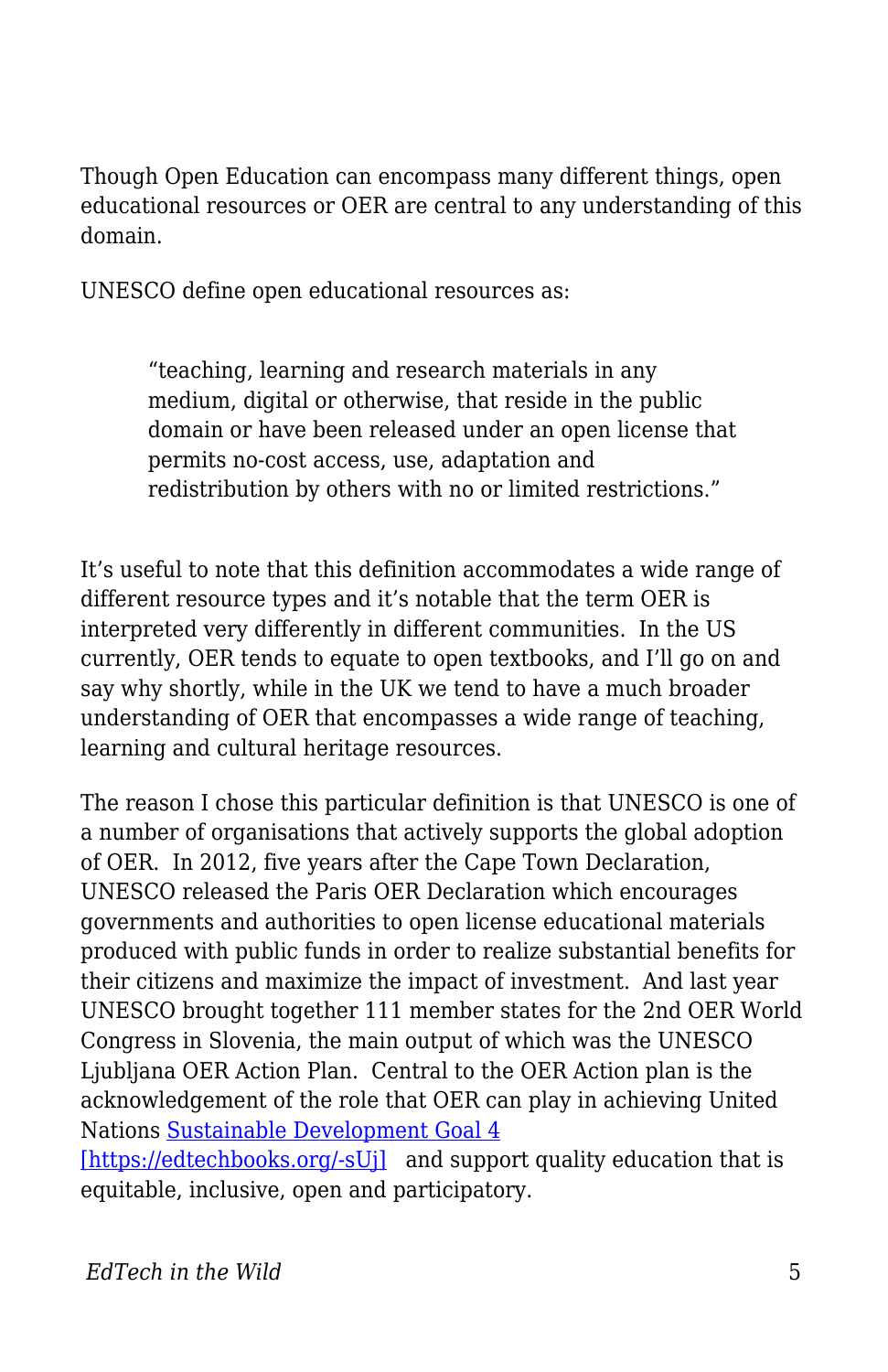In his summing up at the end of the congress UNESCO Assistant Director for Education Qian Tang said

> "to meet the education challenges, we can't use the traditional way. In remote and developing areas, particularly for girls and women, OER are a crucial, crucial means to reach SDGs. OER are the key."

One of the key characteristics of open educational resources is that they are either in the public domain or they are released under an open licence and generally that means a Creative Commons licence.

However not all Creative Commons licences are equal and only resources that are licensed for adaptation and reuse can really be considered as OER. At the recent OER World Congress, Creative Commons CEO Ryan Merkley emphasized that free is not the most important thing about OER, it's the permission to modify and adapt resources that is most important, because that is what allows us to adapt educational resources to allow us to meet the specific and diverse needs of our learners.

At the University of Edinburgh we believe that open educational resources are strongly in line with our institutional mission to provide the highest quality learning and teaching environment for the greater wellbeing of our students, and to make a significant, sustainable and socially responsible contribution to Scotland, the UK and the world.

We have a vision for OER that builds on our world-class education and research collections, traditions of the Scottish Enlightenment and the university's civic mission. And this vision is backed up by an OER Policy, which encourages staff and students to use, create and publish OERs to enhance the quality of the student experience.

Open.Ed is our OER portal where you can access open educational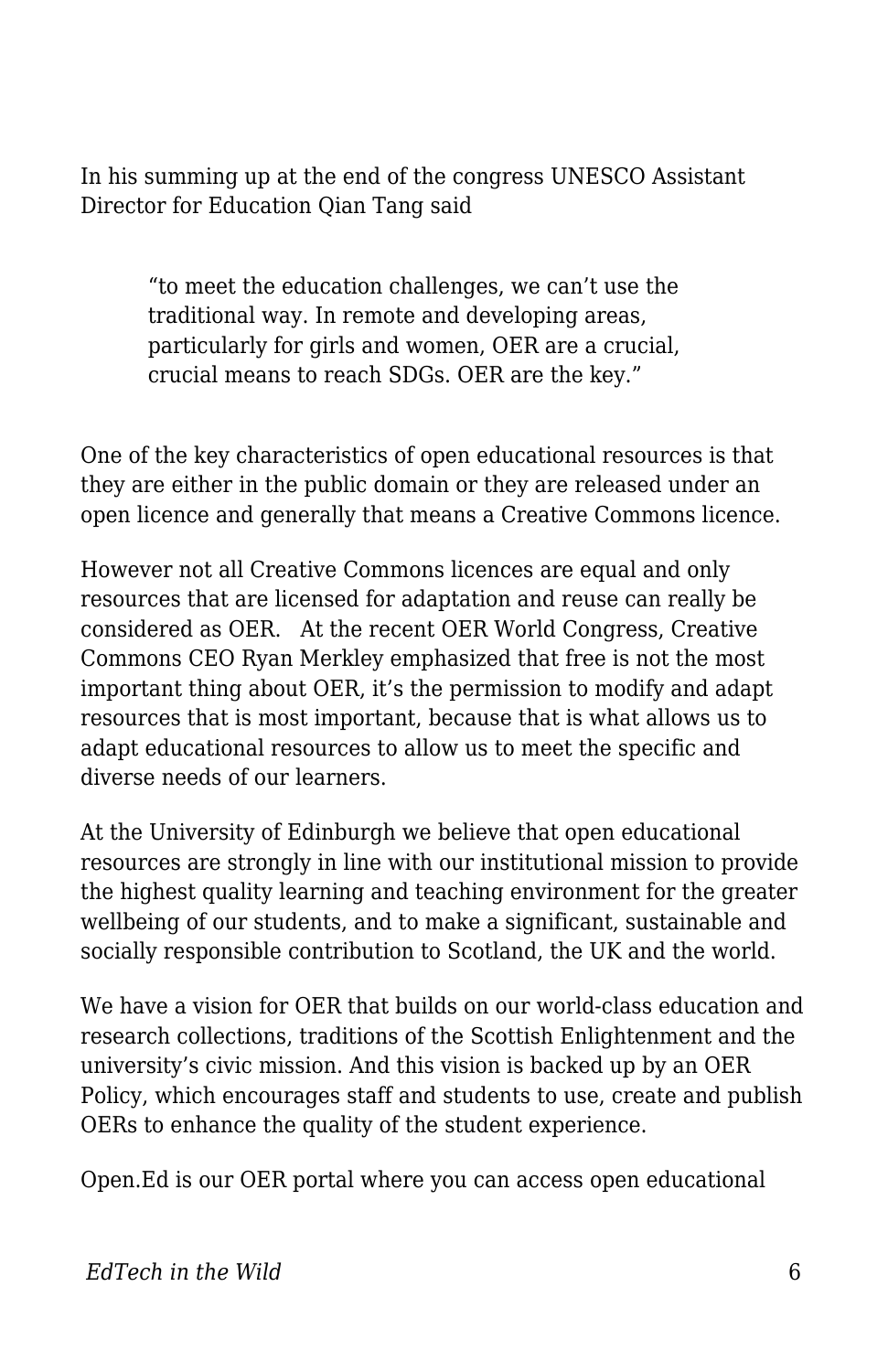resources produced by staff and students across the university, including teaching materials, video lectures, film content, games, 3 models and much more. Rather than investing in a proprietary repository, Open.Ed is supported by WordPress and we're currently in the process of implementing search and aggregation functionality based on the Solvonauts open source OER search engine developed by pgogy.

#### **Open Textbooks**

I mentioned earlier that the prevalent form of OER in North America is open textbooks. The reason being that North American education systems tend to be centred heavily around single use textbooks. According to SPARC, the Scholarly Publishing and Academic Resources Coalition, the price of textbooks has increased at more than three times the rate of inflation for decades, resulting in college students face steep price tags of up \$200 per book. These costs can be a considerable barrier in terms of access to education and also result in schools and colleges using books that are years out of date because they are too expensive to replace. SPARC is one of a number of organisations that campaigns for the adoption of open texbooks in the US, and they have recently been instrumental in persuading U.S. Congress to fund a [\\$5 million open textbook grant program](https://sparcopen.org/our-work/open-textbooks-fy18/) [\[https://edtechbooks.org/-IoM\].](https://sparcopen.org/our-work/open-textbooks-fy18/)

Although we don't rely quite so heavily on single course textbooks here in the UK, textbook costs can still be significant. The UK OpenTextbooks project is a partnership between the OER Hub at the Open University, OpenStax and The Open Textbook Network which aims to explore the viability of introducing open textbooks in UK higher education.

While open textbooks offer many benefits when used as is, including cost savings and access to affordable high quality learning materials, the benefits of open textbooks increase significantly when you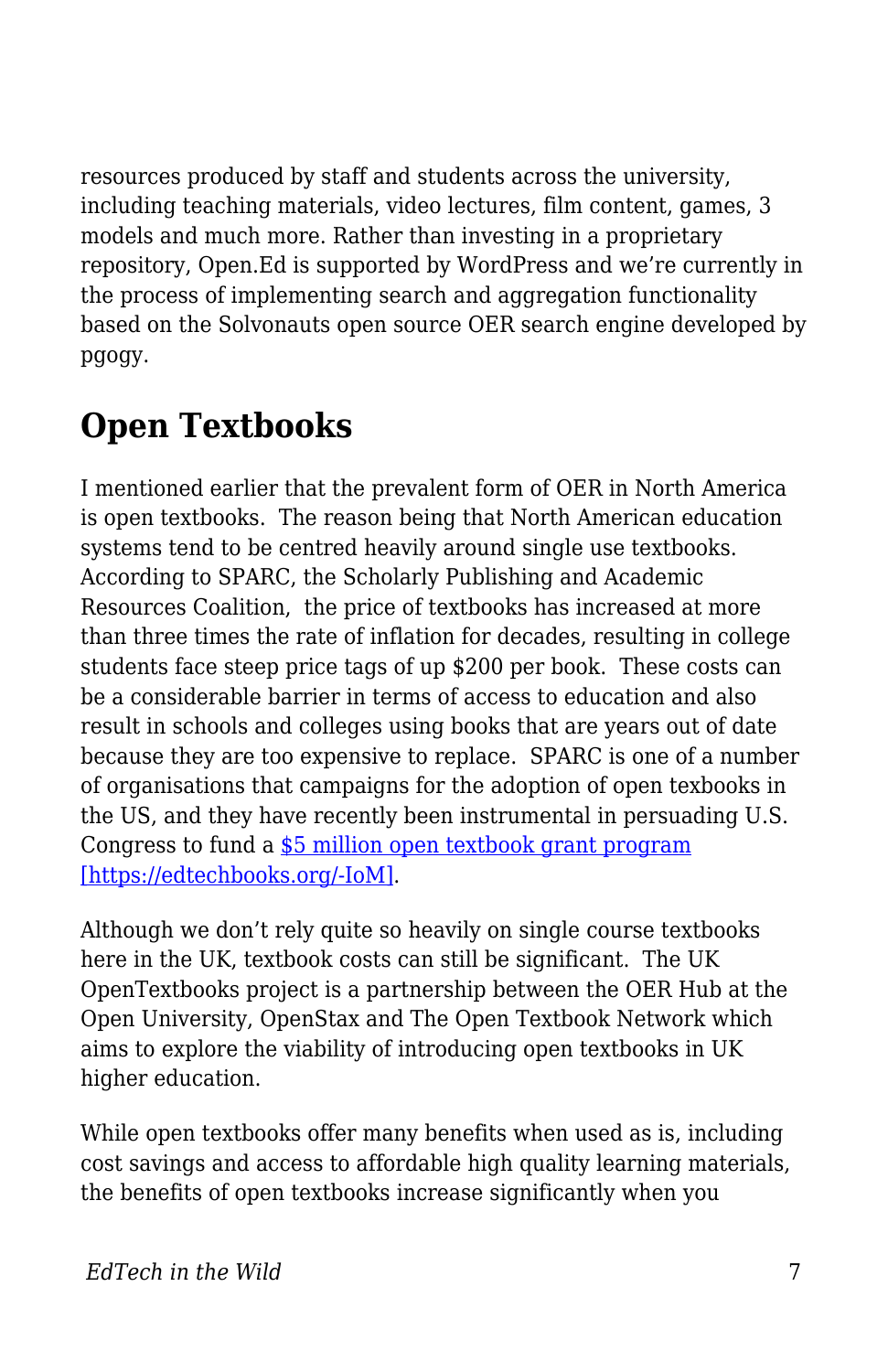combine them with open source software. One initiative that is doing just that is BC Campus in Canada. In 2012 BC Campus received a \$1m grant from the British Columbia government to provide free and open textbooks for the top 40 course subject areas in post secondary education. The project collected existing open textbooks from OpenStax and the Open Textbooks Network, and adopted PressBooks, the open source book content management system, as a faculty friendly authoring platform for new open books. Because of the open extensible nature of the software, BC Campus have been able to add new features to PressBooks, such as annotation and new import and export routines and these are contributed back to the community as open source code. In the words of BC Campus' Clint Lalonde:

"PressBooks is easy for most faculty to use because many are familiar with WordPress. Faculty feel empowered and have the skills needed to adapt open textbooks to fit their specific learning needs. Faculty make their textbook reflect their pedagogy instead of the reverse."

#### **MOOCs**

Moving on now to MOOCs….

MOOCs, or Massive Open Online Courses, occupy a somewhat contested space in the Open Knowledge landscape. The term was originally coined in 2008 to describe a number of online courses, characterised by social connectivist and constructivist pedagogies, being run by the Universities of Athabasca and Prince Edward Island in Canada. These innovative courses focused on knowledge creation and generation and encourage learners to play a central role in shaping their learning experiences. From 2010 onwards however a number of primarily venture-capital funded commercial MOOC providers, including Udacity, EdX, Coursera and FutureLearn, entered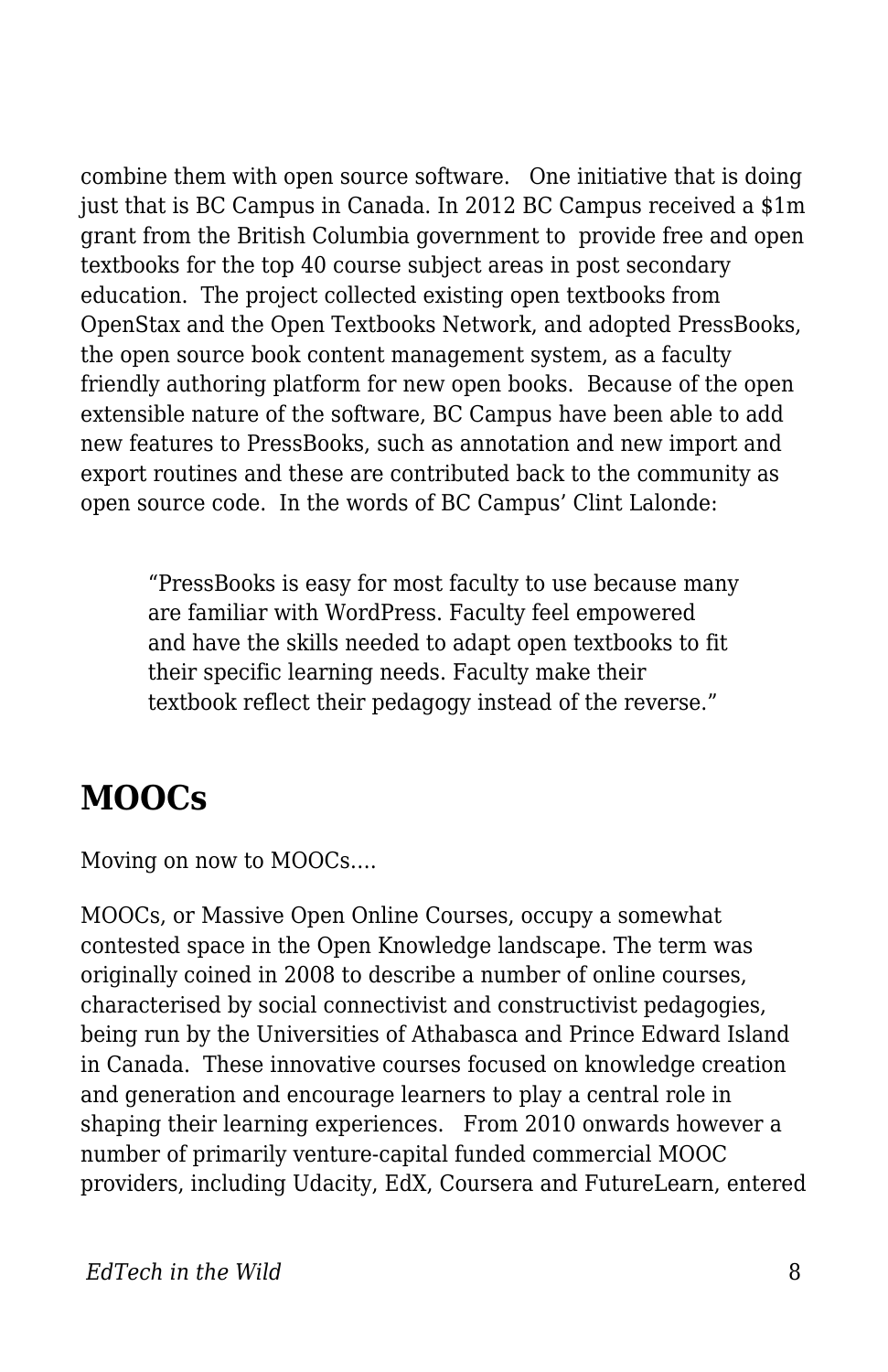the market with promises to disrupt education. The launch of these companies was accompanied by a huge amount of hype with Sebastian Thrun, founder of Udacity predicting that in 50 years time there would be only ten higher education institutions in the world, and of course, Udacity had a good chance of being one of them. Udacity now focuses primarily on vocational courses rather than the Higher Education sector.

Although MOOCs did not disrupt Higher Education, they did fill an interesting niche in the education market, and I use that term advisedly in this instance, and commercial MOOC providers are still thriving. My problem with MOOCs is that they are not open in any real sense of the word. The word "open" in MOOC simply means that anyone can join a course free of charge, regardless of qualifications. The platforms themselves are proprietary, and even if course content is open licensed it is often difficult to extricate from the platform. Most MOOCs are free as in beer rather than free as in speech and even this is increasingly debatable as many now charge for premium features such as certification and continued access to course materials. Of course one solution to this is to ensure all MOOC content is also available off these commercial platforms and available under open licence, and that's the road we have gone down at Edinburgh. The University runs MOOCs on FutureLearn, Coursera and EdX platforms and has made a considerable investment in producing high quality content for use in these courses. In order to ensure this content is accessible and reusable for both our own students and colleagues and others outwith the University we make sure is can be downloaded under open license from our multi media asset management system, Media Hopper Create.

The original social constructionist MOOCs haven't gone away though, and there are a wide range of creative and innovative online courses running all over the world now which truly embody openness and which are often supported by free and open source software. One nice example is 23 Things for Digital Knowledge, an award winning,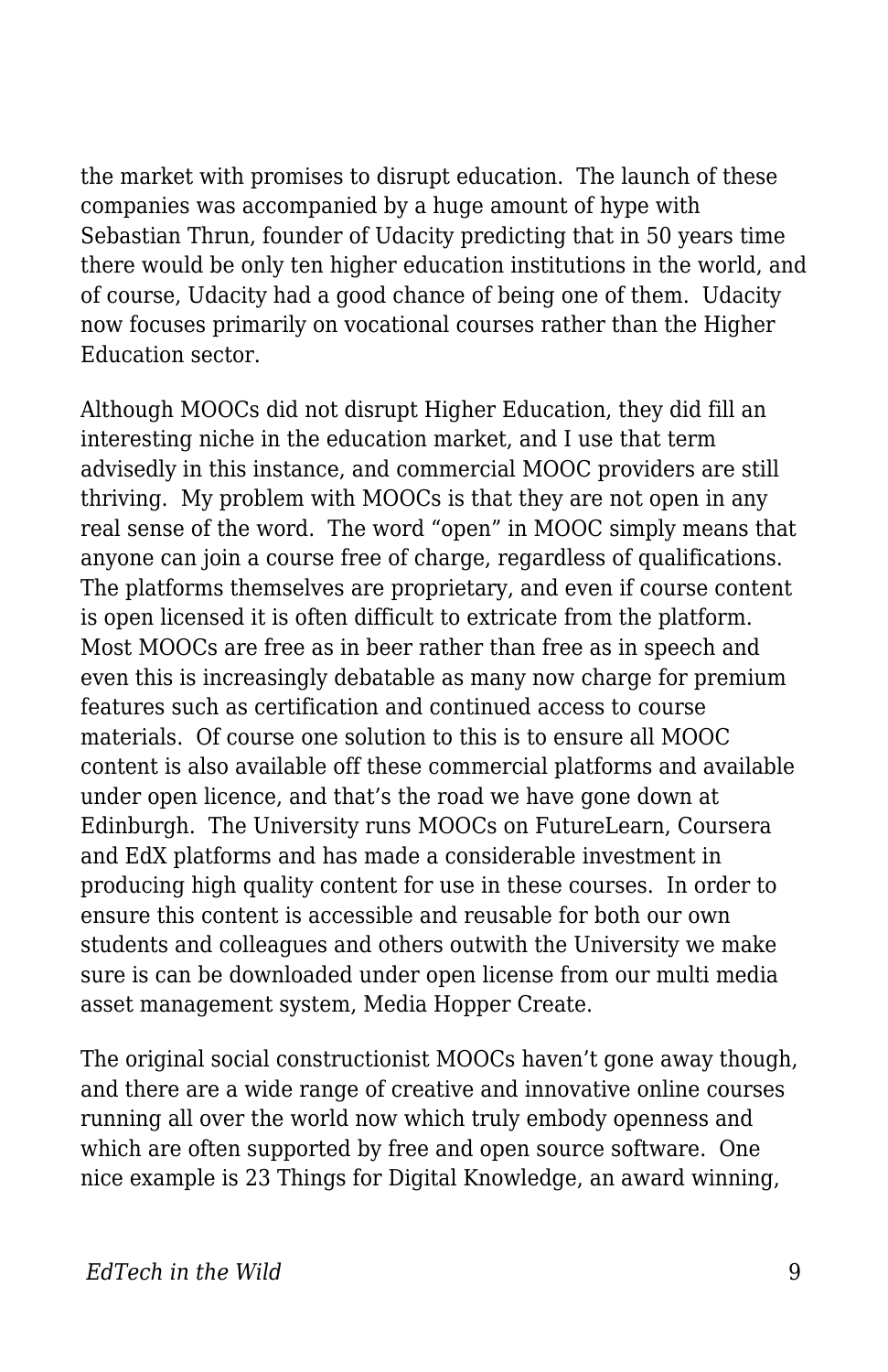open online course run by my colleague Charlie Farley at the University of Edinburgh. 23 Things is designed to encourage digital literacy by exposing learners to a wide range of digital tools for personal and professional development. The course runs on WordPress, all the content and materials are Creative Commons licensed and the University actively encourages others to take and adapt the course. Another amazing example is DS106 an anarchic digital storytelling course from the University of Mary Washington which has been running since 2010. The instigator of ds106, Jim Groom, is also the founder of Reclaim Hosting, a company that builds on the principles of the open web, and which provides teachers, learners and institutions with an easy way to own and control their own web domains and host open source applications. And I think we've all seen plenty of evidence recently as to why it's so important to have the ability to control our own web domains and the data that our presence on the web generates.

### **Open Access Scholarly Works**

Open Access Scholarly Works clearly occupy an important place in the Open Knowledge landscape. Since the publication of the 2012 Finch report on Expanding Access to Published Research Findings, and Research Councils UK's, policy on Open Access, universities have been required to make the outputs of their publicly funded research freely and openly available through open access journals, repositories and other channels.

Free and open access to the outputs of publicly funded research provides important social and economic benefits as well as being in line with the Government's commitment to transparency and open data, and contributing to the global open movement. In addition to making research outputs freely accessible to all, Open Access allows research to be disseminated quickly and widely, the research process to operate more efficiently, and has the potential to increase use and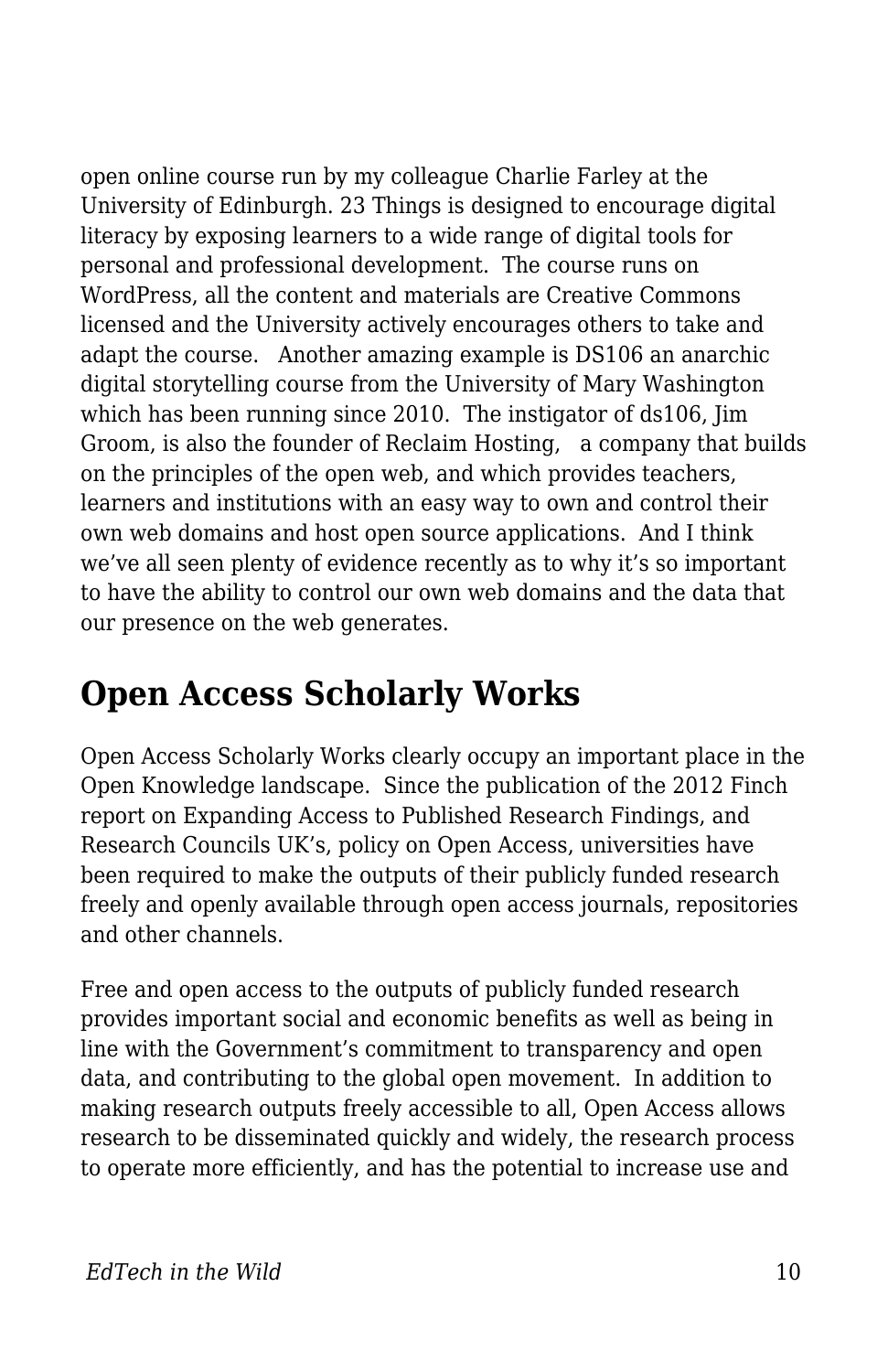understanding of research by business, government, charities and the wider public.

However it is not always easy for those outwith academia to know how to access these outputs, even though they are freely and openly available. And within academia there is something of a divide between Open Access scholarly works and Open Educational Resources with the former tending to be managed by the Library within dedicated Open Access repositories, while the later, if they are managed at all, tend to be dealt with on an ad hoc basis by learning technology services. As a result of the Research Council mandates, a whole repository infrastructure has been developed to facilitate the management and dissemination of Open Access scholarly works, while OER have often been somewhat neglected in comparison. A few initiatives have sought to accommodate scholarly works and teaching and learning resources in the same repository, but these have not been particularly successful as the resources themselves and the work flows they are part of are very different. This is unfortunate as Open Access scholarly works can clearly be of huge benefit to teaching and learning, and at the same time, OER can be harnessed to promote the outputs of open research.

One initiative at the University of Edinburgh that uses OER to help disseminate Open Access research outputs beyond the Academy, and to foster technology transfer and innovation, is Innovating with Open Knowledge. This project has created a series of open licensed video interviews, case studies and learning resources aimed at creative individuals, private researchers, entrepreneurs and small to medium enterprises to provide guidance on how to find and access the open outputs of Higher Education. The resources focus on developing digital and data literacy skills and search strategies and feature case study interviews with creative individuals, entrepreneurs and experts, engaging with the University of Edinburgh's world class research outputs. Among the case studies are a series of interviews about finding and using Open Source Software with Scott Wilson of the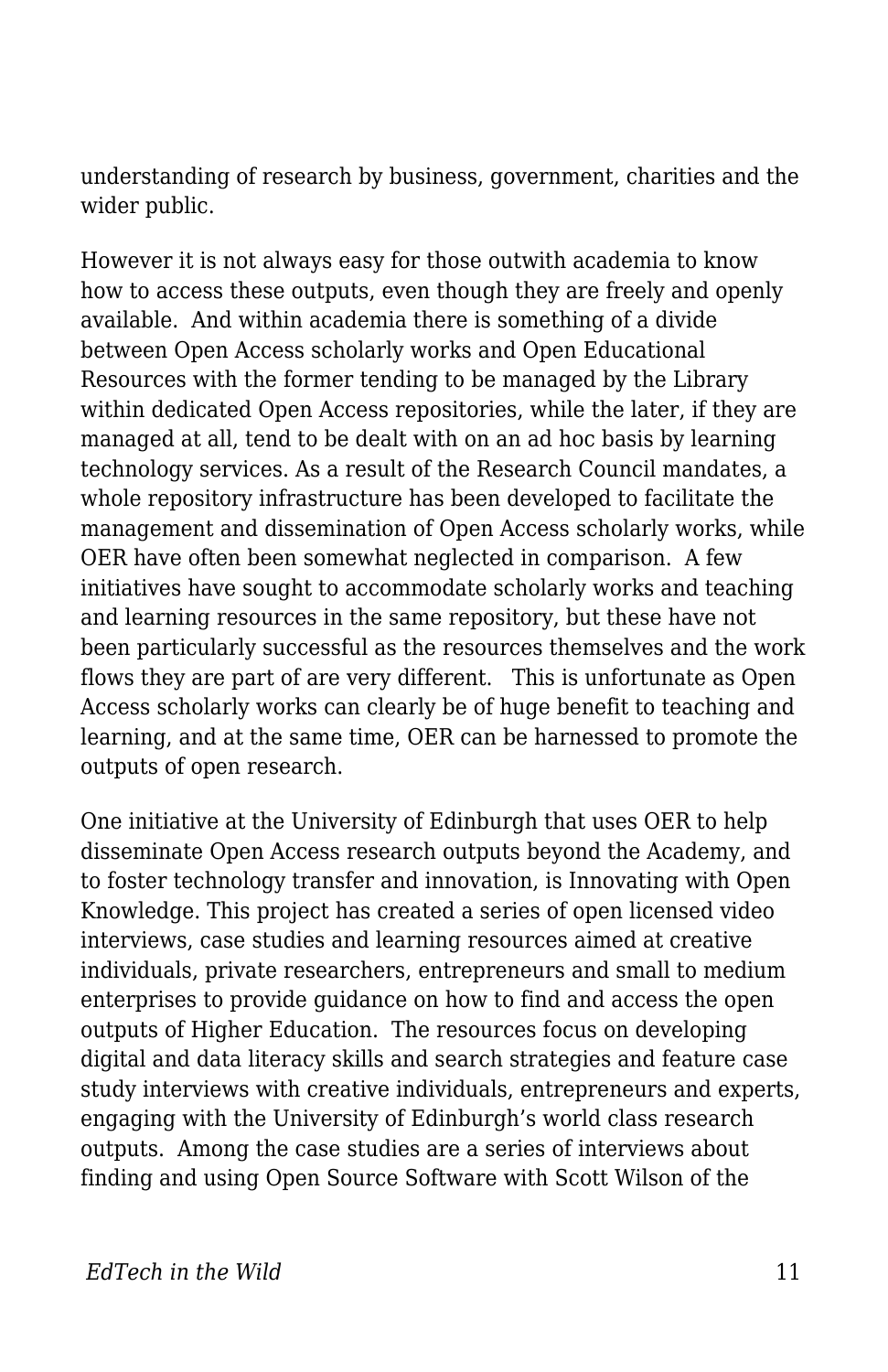independent, non-advocacy service OSS-Watch.

# **Open Data**

Open data can be defined as data and content that can be freely used, modified, and shared by anyone for any purpose.

Although there is no UK policy that mandates the release of open research data, there is a Concordat on Open Research Data, which was originally published by HEFCE, Research Council's UK, Universities UK and Wellcome in 2016. The Concordat recognises that research data should, wherever possible, be made openly available for use by others in a manner consistent with relevant legal, ethical, disciplinary and regulatory frameworks and norms, and with due regard to the cost involved.

In a parallel development, the UK Government has also made considerable efforts to open up its data for people to re-use through data.gov.uk, in the belief open government data can help governments be more transparent, and support business, academics and the third sector. This commitment is supported by the Open Government Partnership, an international initiative launched in 2011 that aims to help more governments become more transparent, more accountable, and more responsive to their own citizens, with the ultimate goal of improving the quality of governance, as well as the quality of services that citizens receive.

Open data can also make a significant contribution to social initiatives and humanitarian projects. One such example is the Humanitarian Open Street Map Team, who undertake a wide range of mapping projects to support disaster relief, socio-economic development, and geographic information for humanitarian aid. For example in 2010 when Haiti was hit by a devastating earthquake, the Open Street Map Community immediately mobilized; within 48 hours, high resolution post-earthquake imagery was made available, and in the first month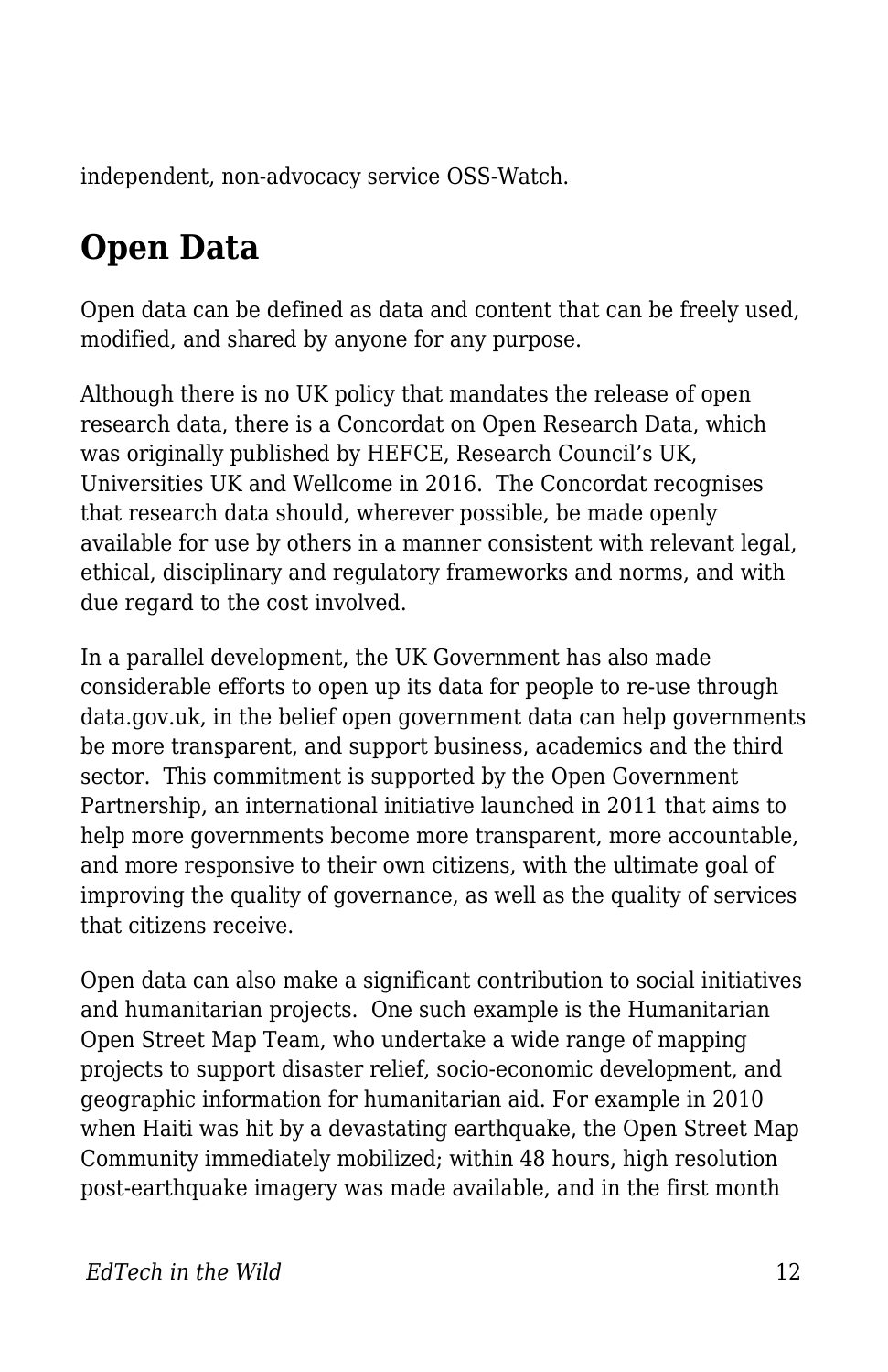following the disaster 600 people contributed to Haiti's open street maps. Similarly, when Sri Lanka suffered from severe flooding in 2016, the governments' Disaster Management Centre turned to the Humanitarian Open Street Map Team to urgently start tracing detailed building and housing unit information.

Although open data, open access, and open education have all made significant progress in recent years, there has been a tendency for these domains to progress in parallel with little sign of convergence and as a result there is a tendency to end up with "open silos". In the UK, research mandates and concordats may have had a positive impact on open access and open research data, however the connection has yet to be made to open education. While the benefits of open data are widely recognised in relation to scientific and scholarly research, open data also has considerable value in the context of teaching and learning. Many governments, nongovernmental organisations and research centres are already producing large volumes of open data sets that have the potential to be used as open educational resources. Scenario based learning involving messy, real world data sets can help students to develop critical data literacy and analytical skills. Using open data introduces an invaluable element of realism and complexity as the data is flawed and inconsistent. Students come up against challenges that it would be difficult to reproduce artificially and, as a result, they learn to deal with the kind of problems they will encounter in the real world. And perhaps more importantly, working with real world open data from real governments, communities and research projects, doesn't just help students to develop data literacy skills, it also helps to develop citizenship, social responsibility and community engagement.

In an influential report by the [Open Knowledge Open Education](https://education.okfn.org/) [Working Group \[https://education.okfn.org/\],](https://education.okfn.org/) Javiera Atenas and Leo Havemann noted that

Educators who make use of Open Data in teaching and learning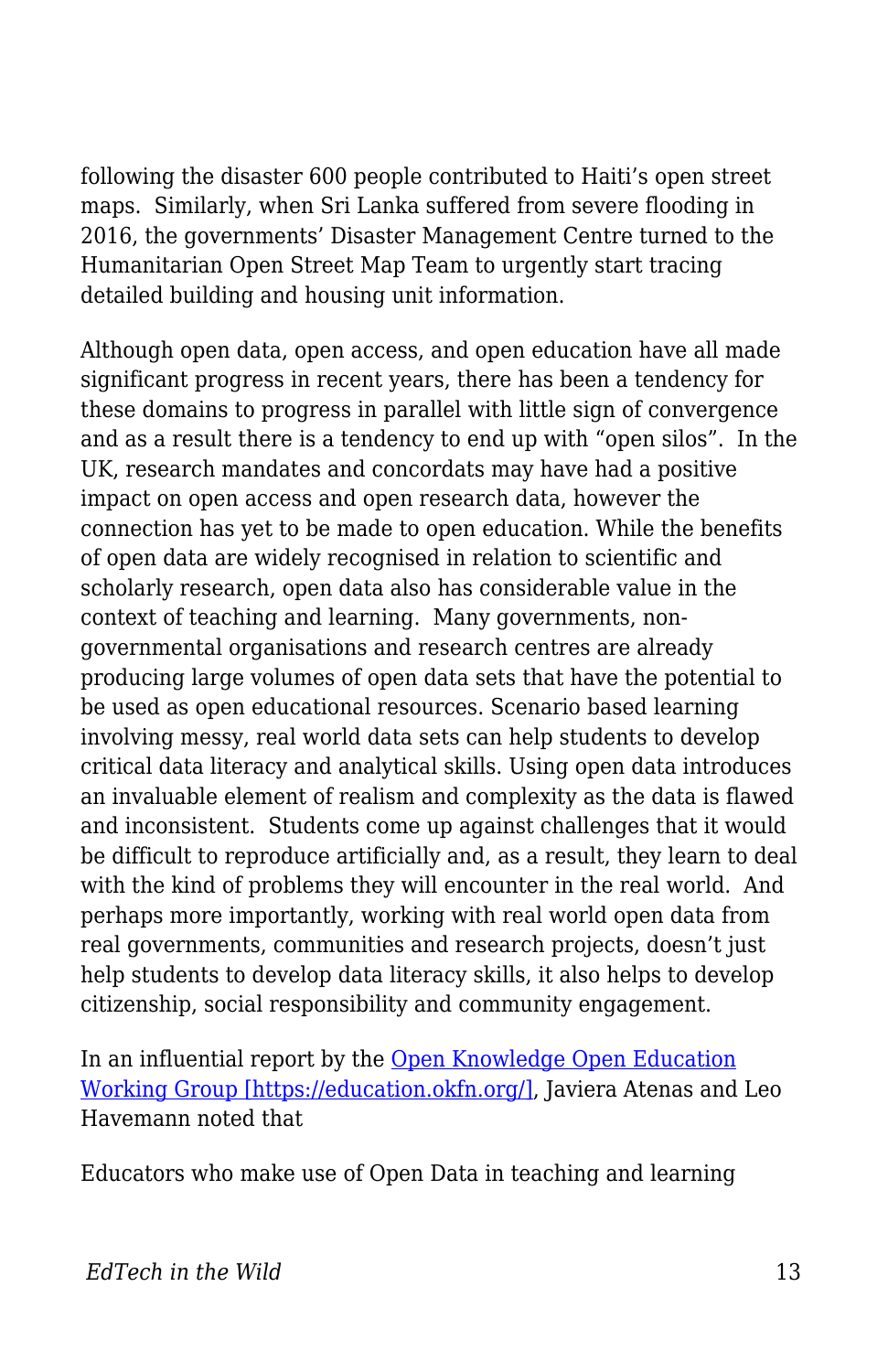encourage students to think as researchers, as journalists, as scientists, and as policy makers and activists. They also provide a meaningful context for gaining experience in research workflows and processes, as well as learning good practices in data management, analysis and reporting.

However in a presentation at the Open Education Global conference in Delft just yesterday, Leo also reminded us that open data *alone* does not promote social justice. Quoting Johnston, Leo noted that unless people know how to access and use the data effectively, they can become mere objects of study, marginalized and excluded from participating in decisions about their own society.

# **Wikipedia**

Of course no map of the Open Knowledge domain would be complete without Wikpedia and its associated projects including Wiki Data, Wikimedia Commons, Wiki Source etc.

Wikipedia itself is of course built on OSS, with the encyclopedia, Wikimedia Commons and Wictionary all being supported by MediaWiki open-source wiki software. In addition, over 1000 automated and semi-automated [bots \[https://edtechbooks.org/-](https://en.wikipedia.org/wiki/Internet_bot) [ISD\]](https://en.wikipedia.org/wiki/Internet_bot) and other tools have been developed to assist with Wikimedia editing. There are also fun tools such as Histropedia which uses the free Histropedia JS software and Wikidata to generate dynamic timelines of everything.

Here in the UK we have our own Wikimedia chapter, Wikimedia UK, which works in partnership with organisations from the cultural and education sectors and beyond in order to unlock content, remove barriers to knowledge, develop new ways of engaging with the public and enable learners to benefit from the educational potential of the Wikimedia projects. Wikimedia UK also supports a number of Wikimedians in Residence who work with a range of education and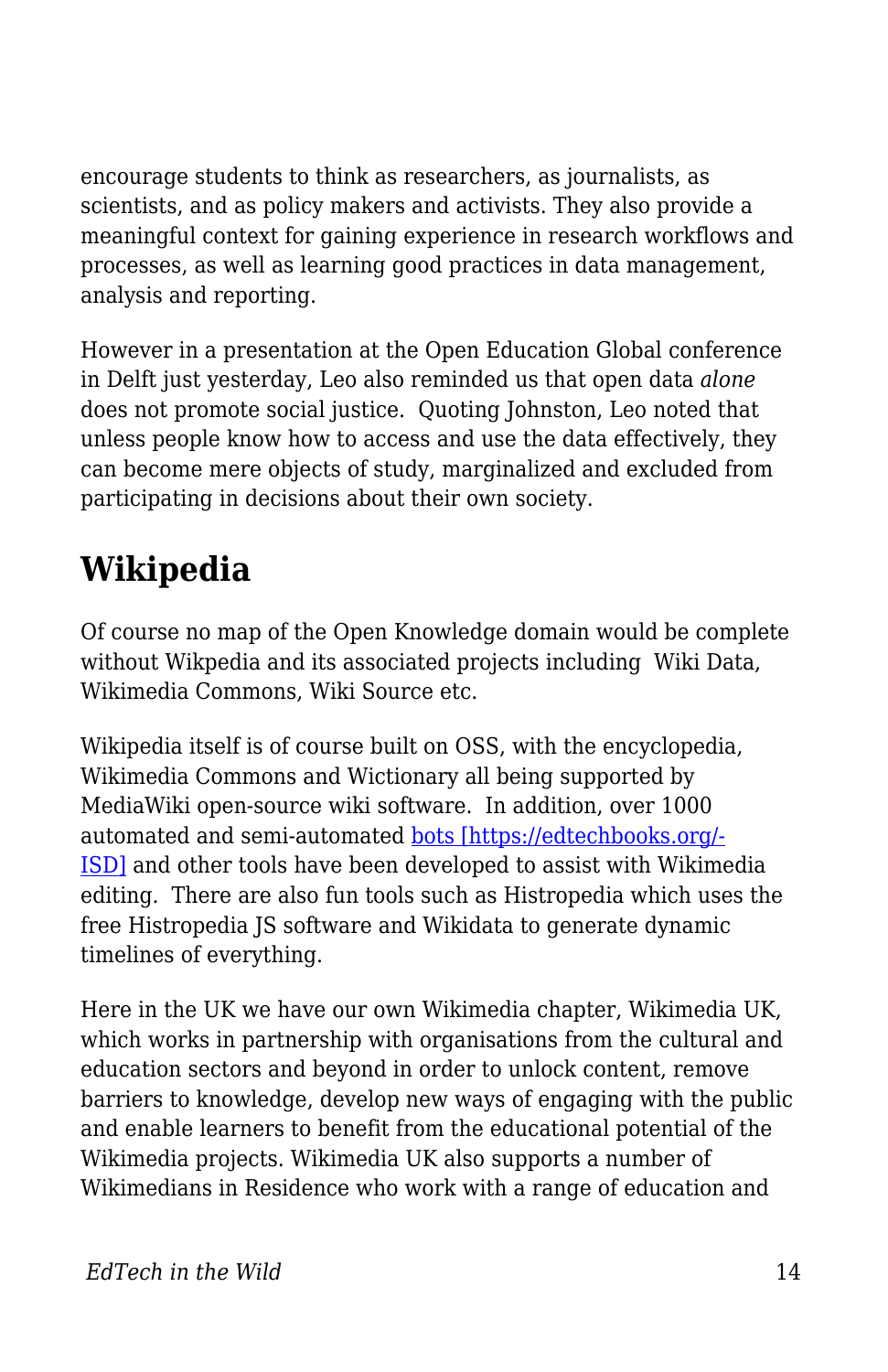public heritage organisations throughout the country. In Scotland we have Wikimedians in Residence at the University of Edinburgh, the Scottish Library and Information Council, and a Gaelic Wikimedian at the National Library of Scotland. A new Wikimedia Scotland Coordinator, Sara Thomas, has also just been appointed and in Wales there is a National Wikimedian, Jason Evans, based at the National Library of Wales.

At the University of Edinburgh we believe that contributing to the global pool of Open Knowledge through Wikimedia is squarely in line with our institutional mission; the creation, dissemination and curation of knowledge, and we also believe that Wikipedia is a valuable learning tool to develop a wide range of digital and information literacy skills and capabilities at all levels across the curriculum. Our [Wikimedian in Residence](http://thinking.is.ed.ac.uk/wir/) [\[https://edtechbooks.org/-Jzv\],](http://thinking.is.ed.ac.uk/wir/) Ewan McAndrew, works to embed open knowledge in the curriculum, through skills training sessions, editathons, Wikipedia in the classroom initiatives and Wikidata projects, in order to increase the quantity and quality of open knowledge and enhance digital literacy.

There is no question that Wikipedia is an invaluable source of open knowledge, however it is not without bias. The Wikimedia Foundation's vision may be "a world in which every single human being can freely share in the sum of all knowledge", however the coverage of subject matter on Wikipedia is neither uniform nor balanced and many topics and areas are underrepresented, particularly those relating to women, people of colour and minority groups. For example, on English language Wikipedia only about 17% of biographical articles are about women, and the number of female editors is between 10 & 14%. Hopefully you don't need me to tell you why this lack of diversity and inclusivity is a serious problem. However it is a problem that is being addressed by the Foundation itself, by projects such as Wikiwomen in Red, and by Wikimedians and Wikimedians in Residence across the world.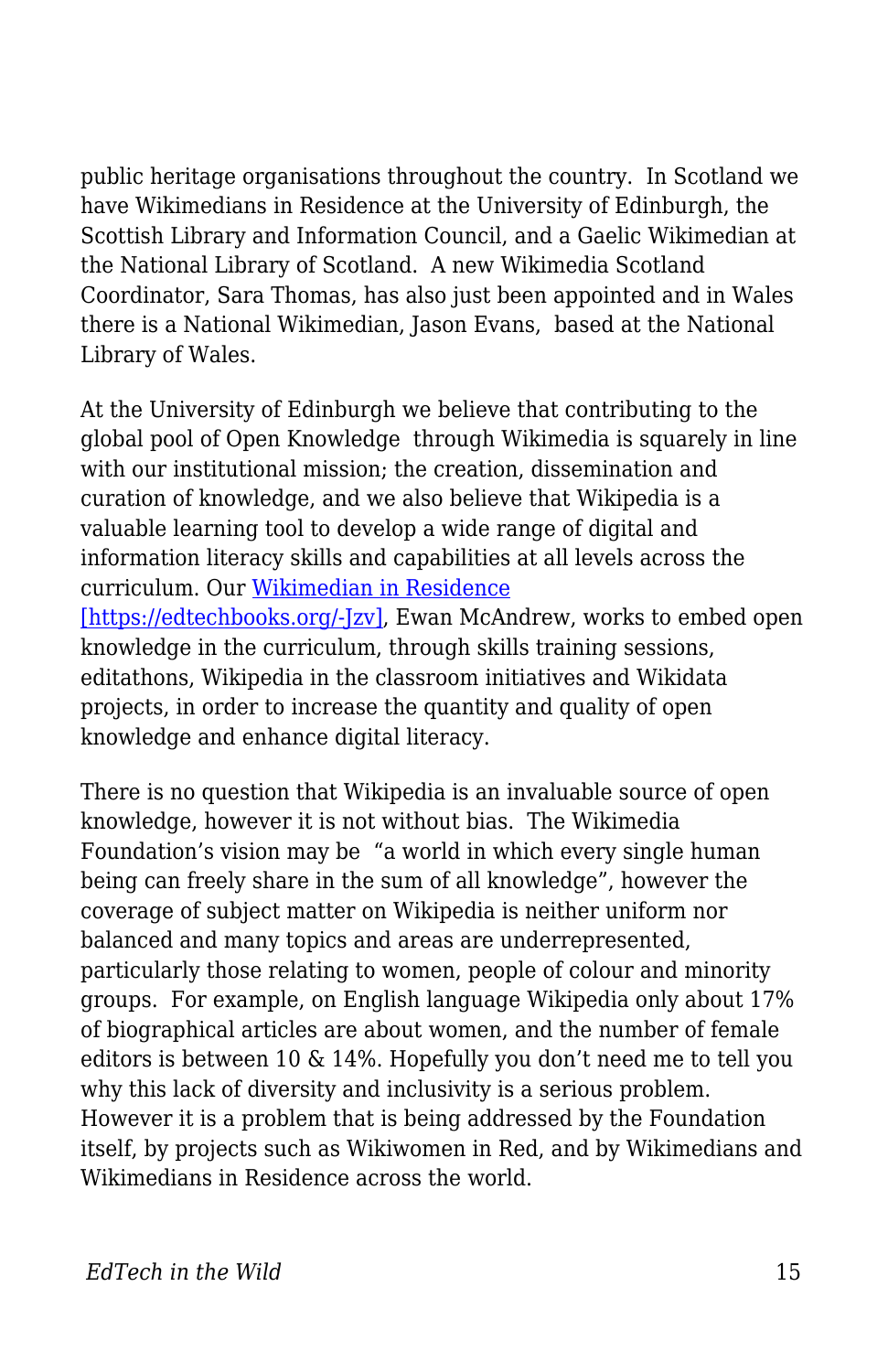At the University of Edinburgh an important aspect of our Wikimedian in Residence's work is to help improve the coverage and esteem of Wikipedia articles about women, and underrepresented minorities, in science, art, technology, and history, and to redress the gender imbalance of contributors by encouraging more women to become Wikimedia editors. And I'm very pleased to say that over the last year 65% of participants at our editathons were women. There has also been phenomenal progress in Wales, and in 2016, Welsh Wikipedia became the biggest language Wikipedia in the world to achieve gender balance.

# **Inclusion, Exclusion and Structural Inequality**

Wikipedia's well known problem with gender balance is a notable example of systemic bias. Wikimedia is an open community that anyone can contribute to in theory, however in reality there are many factors that prevent certain groups from contributing. In the case of women editors, former Wikimedia Foundation executive director Sue Gardner identified a range of systemic factors that discourage women from contributing to the encyclopedia, including lack of time, lack of self confidence, aversion to conflict, and the misogynistic atmosphere of the community. In addition, the very principles which underpin the encyclopedia discriminate against marginalised groups. Wikipedia is based on notability and citation, yet in fields where women and people of colour have been traditionally barred, or their contribution has been neglected or elided, it is much harder to find reputable citations that are critical for proving notability. Any article that is deemed to be inadequately cited runs the risk of rapid deletion for lack of notability, thus replicating real world power imbalances, privileges and inequalities.

Wikimedia is not the only open community that suffers from issues of systemic bias and structural inequality. In a paper on Open Initiatives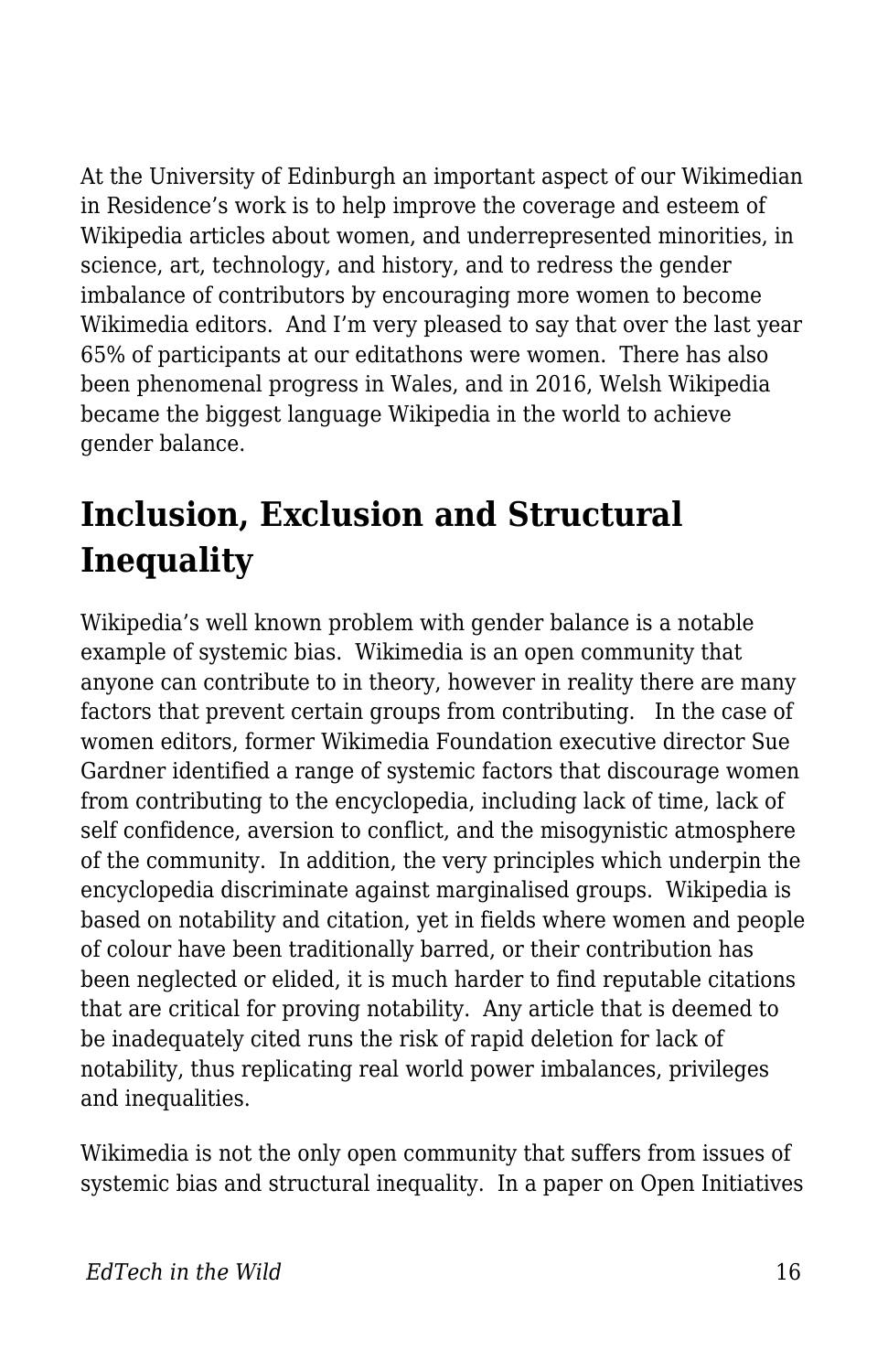for Decolonising the Curriculum, in the forthcoming book Decolonising the University edited by Gurminder K Bhramba, open source software developer Pat Lockley notes that universities with the highest percentages of black staff are those which spend the least – in many cases, nothing – on open access article processing charges. And he goes on to ask whether Open Access really is broadening and diversifying academia, or merely reinforcing the existing system.

When we look at MOOCs supported on commercial platforms, the situation is arguably worse. Far from democratizing higher education and reaching out to disadvantaged groups, numerous studies have shown that the majority of MOOC enrolments tend to be young, male, employed, and from the developed countries of the global north. Furthermore, the majority of MOOC students already have some kind of postgraduate qualification. An important survey undertaken in 2013 by the University of Pennsylvania of 24 courses offered by through Coursera found that 80% of the 34,000 students questioned already had a degree and 44% had also undertaken some form of post graduate education. The figures were even more stark outwith the US, with 80% of students from Brazil, China, India, Russia, and South Africa coming from the wealthiest and best educated 6% of the population. Furthermore, these students were much more likely to be male than female. Gayle Christensen, one of the authors of the report noted that MOOCs are failing to reach they students they had intended to empower and instead they are giving more to those who already have a lot.

Similarly, in its 2017 [survey \[https://edtechbooks.org/-mmm\]](http://opensourcesurvey.org/2017/) on open source software development practices and communities, Github reported huge gaps in representation and concluded that the gender imbalance in open source remains profound and that open source contributors don't yet reflect the broad audience of users. From a random sample of 5,500 respondents 95% were men; just 3% were women and 1% are non-binary.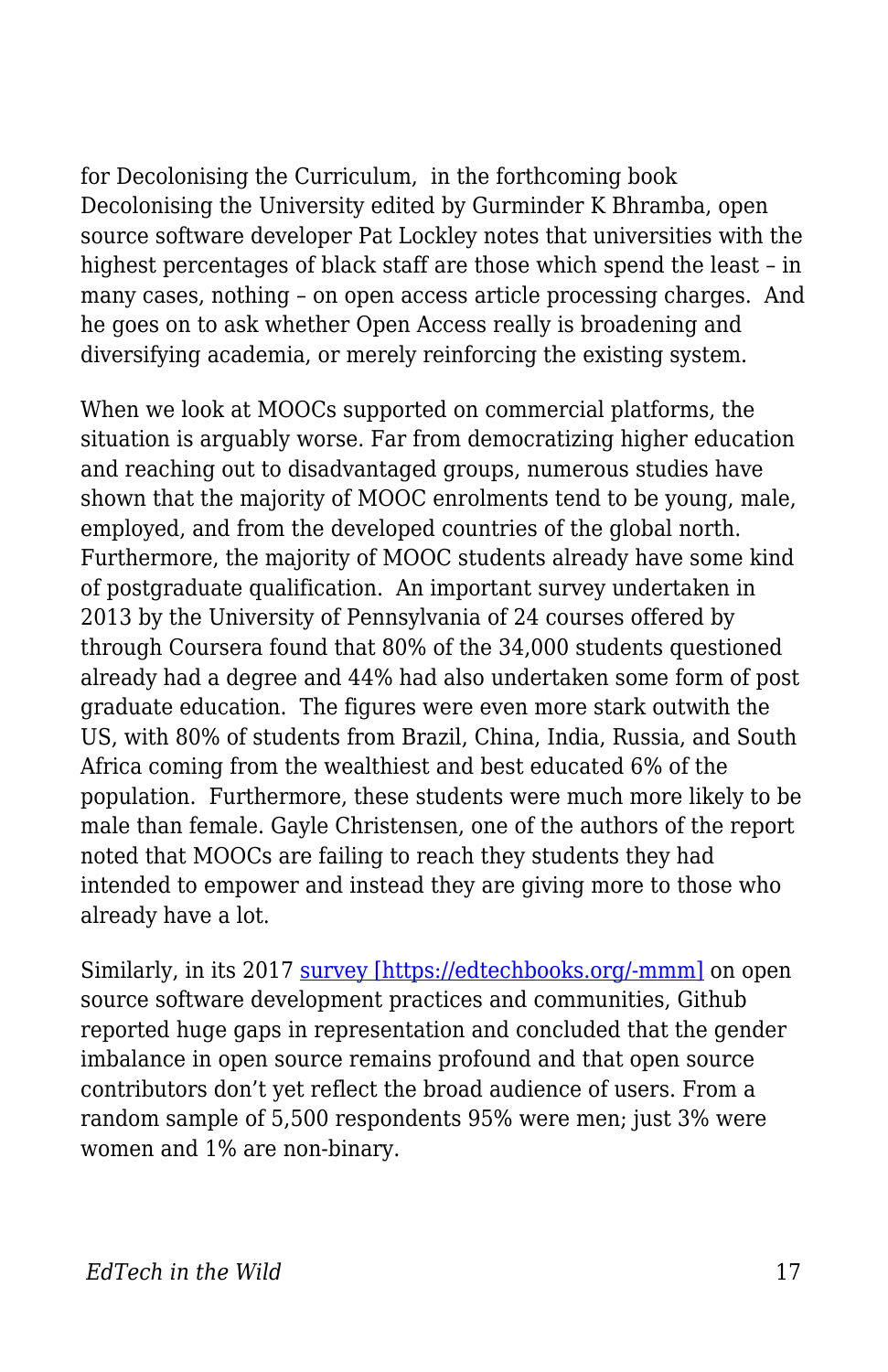And there are many other examples of similar structural inequalities in open spaces and communities. We all need to be aware of the fact that open does not necessarily mean accessible. Open spaces and communities are not without their hierarchies, their norms and power structures. And we need to look around our own open communities and ask ourselves who is included and who is excluded, who is present and who is absent, and we need to ask ourselves why. Because nine times out of ten, if certain groups of people are absent or excluded from spaces, communities or domains, it is not a result of preference, ability, or aptitude, it is a result of structural inequality, and in many cases it is the result of multiple intersecting inequalities. And if you're interested in how such inequalities have impacted the development of the commuting industry in the UK, I can highly recommend this book by Marie Hicks *Programmed Inequality How Britain Discarded Women Technologists and Lost Its Edge In Computing.*

Far too often technology and technology communities replicate the structural inequalities that permeate our society. And I think we're all aware of the very pressing current debate about how algorithms encode both conscious and unconscious bias.

So how do we change this? Well half the battle is recognising that there is a problem in the first place, taking steps to understand that problem, and then doing the hard work to effect change. And believe me, it is hard work, these things won't change over night, but they do have to change. Those of us who are already inside these open spaces and communities need to take positive action to make our communities, not just open, but accessible and inclusive. And to do that, to borrow a phrase from another group who campaigned for radical change and inclusion at the turn of the last century, the Suffragettes, we need Deeds not Words.

In the Guerilla Open Access Manifesto Aaron Shwartz said

"Those with access to these resources — students,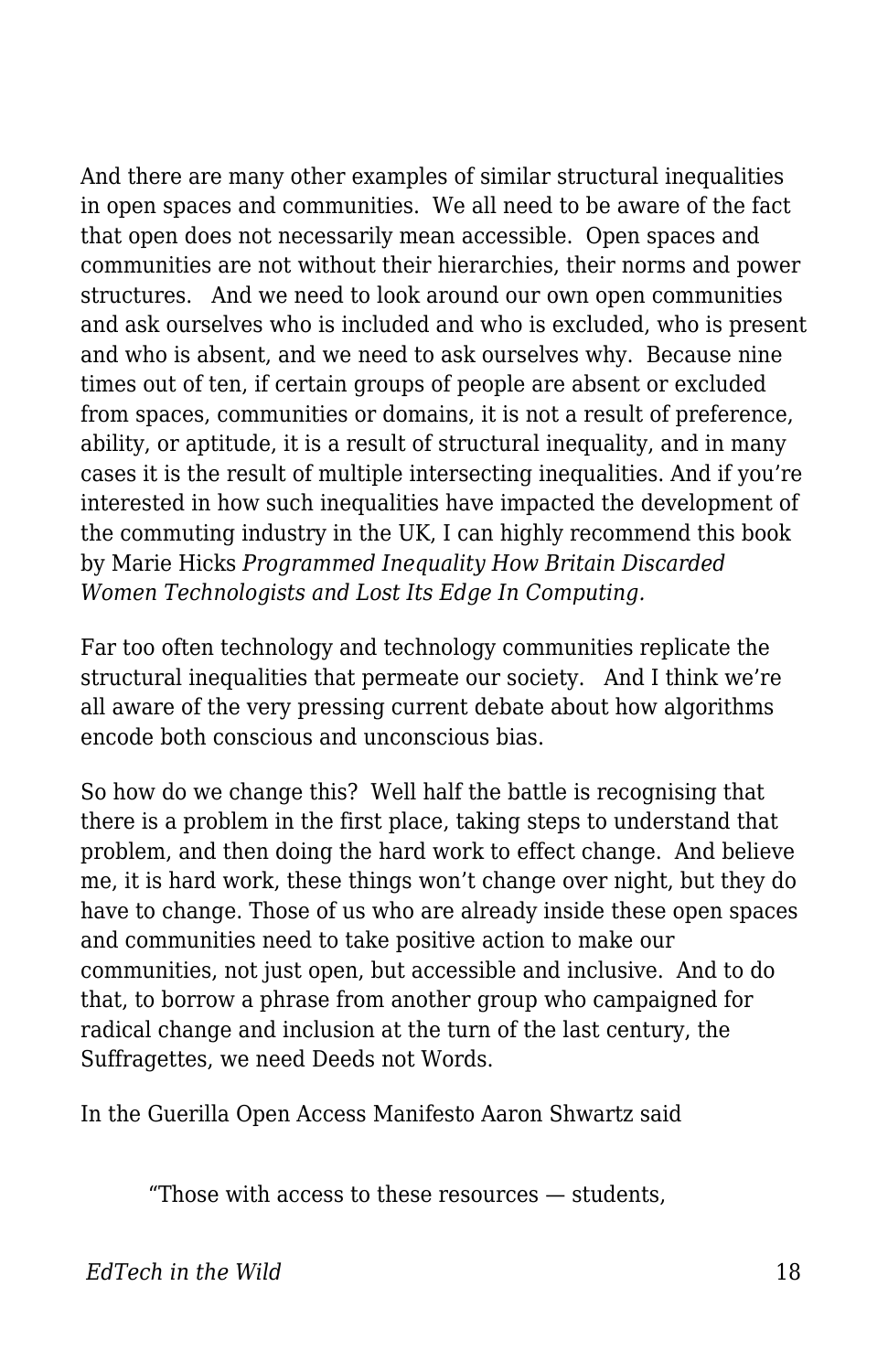librarians, scientists — you have been given a privilege. You get to feed at this banquet of knowledge while the rest of the world is locked out. But you need not indeed, morally, you cannot — keep this privilege for yourselves. You have a duty to share it with the world."

The same is equally true of Open Knowledge and open communities. We have been given the privilege to participate, and we can not keep that privilege to ourselves. We need to identify the barriers that prevent some people from participating, and we need to do what we can to remove these systemic obstructions. And to me this is what openness is really about, the removal of systemic barriers and structural inequalities to enable everyone to participate equitably, and on their own terms. We have a duty to ensure that our own open communities really are just that, open to everyone, regardless of race and gender, because that's how we ensure that we really can cross the imaginary boundaries of the Open Knowledge landscape.

Chris Lamb began his keynote yesterday with three stories, and I want to end my keynote with a story too, one which I believe demonstrates why it's so important for all those of us who work in the broad domain of Open Knowledge to come together to break down the barriers that divide us.

This is Bassel Khartabil Safadi a Syrian open source software developer, open knowledge advocate, Wikipedia editor and project lead for Creative Commons Syria.

Bassel was also a contributor to the New Palmyra Project; a digital archaeology and open data initiative that aims to create a virtual reconstruction of the ancient city of Palmyra, large parts of which have been destroyed by ISIS during the Syrian civil war.

As a result of his open knowledge activities, Bassel Khartabil was detained by the Syrian government in 2012 and held in Adra Prison in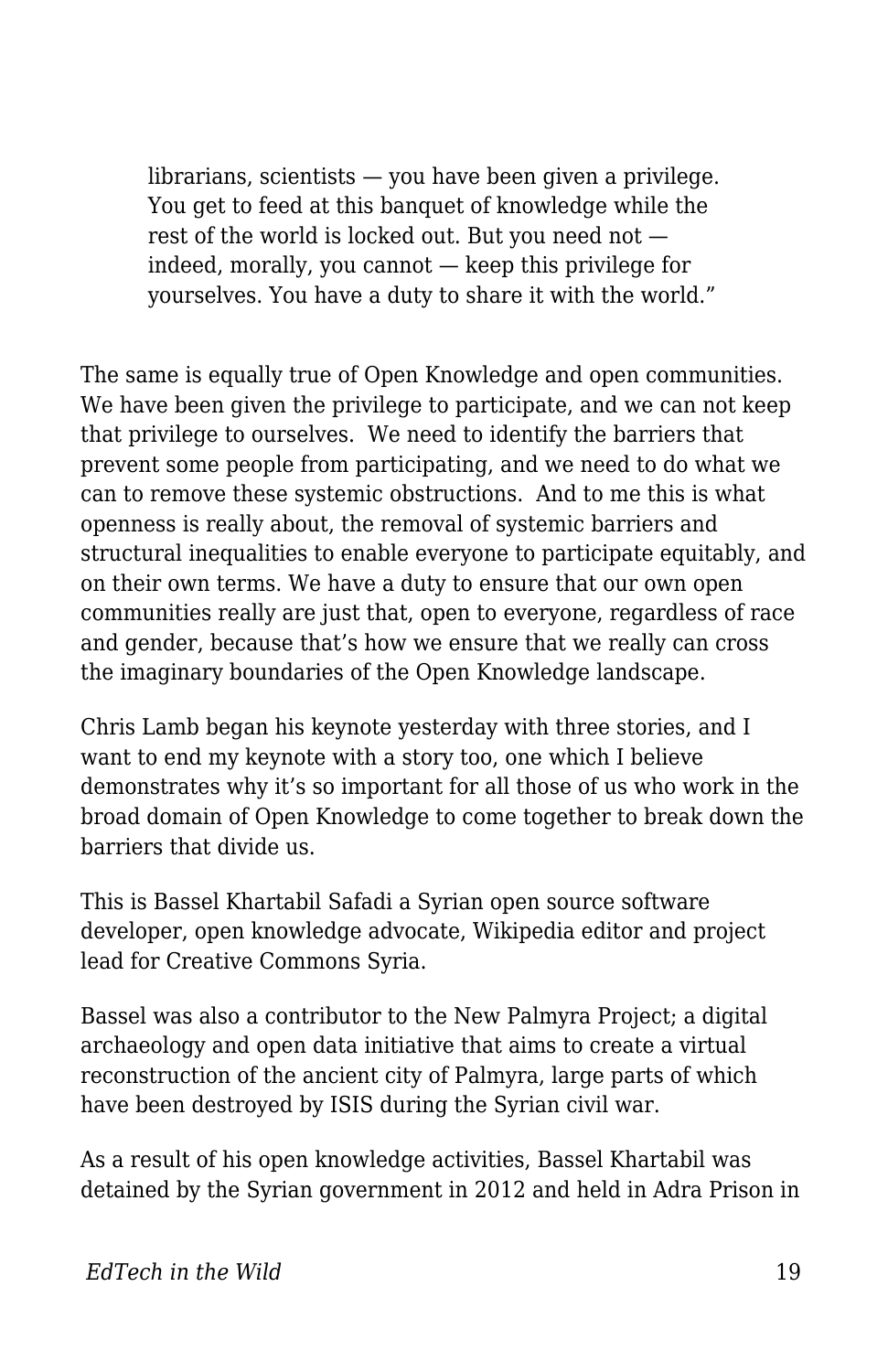Damascus for 3 years. In October 2015 his name was removed from the prison register and, despite calls from numerous human rights organisations, his whereabouts remained unknown.

In order to raise awareness of Bassel's disappearance a group of open practitioners came together to write the open e-book The Cost of Freedom: A Collective Inquiry which includes essays, poems, personal reflections and polemics from a wide range of international open knowledge and free culture advocates. My contribution to the book was a short piece called The Open World which touches on the personal risks, costs and benefits of openness.

Sadly in August last year news was released that Bassel had been executed by the Syrian regime in 2015. In order to honor his memory and to support projects in the spirit of his work, Creative Commons has established the Bassel Khartabil Memorial Fund which provides grants to advance collaboration, community building, and leadership development in the open communities of the Arab world. The fund also supports the digital preservation, sharing, and remix of creative works and historical artifacts.

Just a few weeks ago, at the Creative Commons summit in Toronto, the first Bassel Khartabil Free Culture Fellowship and Memorial Fund recipients were announced, and you can find out more about those recipients and their projects here [https://edtechbooks.org/-aYc](https://creativecommons.org/2018/04/15/fellowship-memorial-fund/)

Before he was executed, Bassel wrote from Adra prison

"Of my experience spending three years in jail so far for writing open source code (mainly) I can tell how much authoritarian regimes feel the danger of technology on their continuity, and they should be afraid of that. As code is much more than tools, it's education that opens youth minds and moves the nations forward. Who can stop that? No one…. As long as you people are out doing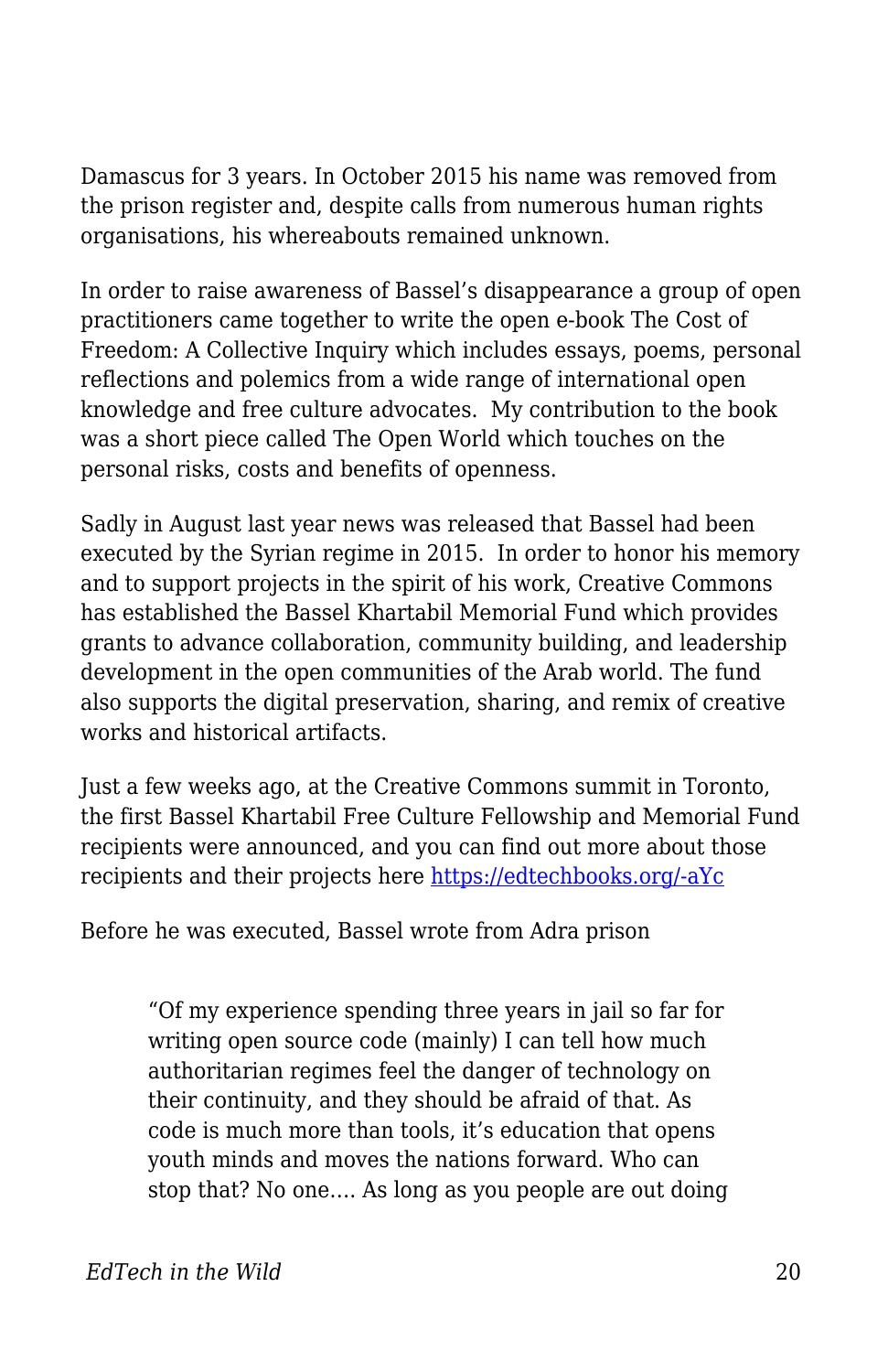what you are doing, my soul is free. Jail is only a temporary physical limitation."

The fate of Bassel Khartabil is a sobering but inspiring reminder of why Open Knowledge is so powerful and so necessary and why we must all work together to achieve a more open, inclusive and equitable society.



Campbell, L. M. (2019). Exploring the Open Knowledge Landscape. In R. Kimmons (Ed.), *EdTech in the Wild*. EdTech Books. Retrieved from https://edtechbooks.org/wild/open\_knowledge\_landscape



**[CC BY:](https://creativecommons.org/licenses/by/4.0)** This work is released under a